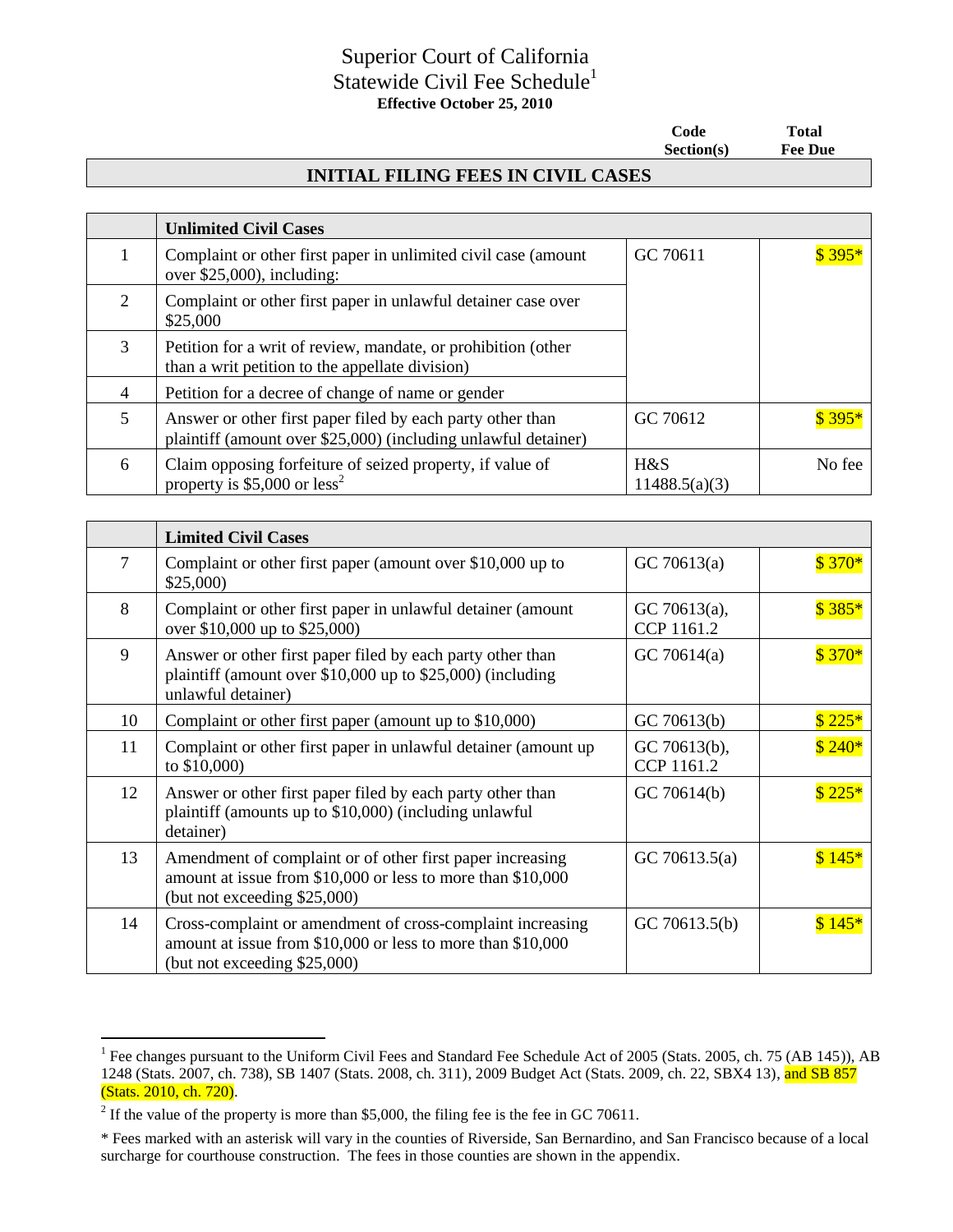|    |                                                                                                                                                                                                                   | Code<br>Section(s)                                  | Total<br><b>Fee Due</b> |
|----|-------------------------------------------------------------------------------------------------------------------------------------------------------------------------------------------------------------------|-----------------------------------------------------|-------------------------|
|    | <b>Limited Civil Cases (continued)</b>                                                                                                                                                                            |                                                     |                         |
| 15 | Amended complaint, cross-complaint, or amended cross-<br>complaint that reclassifies case from limited civil to unlimited<br>civil (CCP 403.060)                                                                  | GC 70619                                            | \$140                   |
| 16 | Complaint or other first paper within small claims<br>jurisdictional limit filed by assignee of record (with<br>declaration)                                                                                      | B&P<br>6322.1(c)(1),<br>GC 70613(b),<br>CCP 116.420 | $$181*$                 |
| 17 | Answer or other first paper filed by each party other than<br>plaintiff (case filed by assignee within small claims)<br>jurisdictional limit, with declaration)                                                   | B&P<br>6322.1(c)(1),<br>GC 70614(b),<br>CCP 116.420 | $$181*$                 |
| 18 | Amendment of complaint or of other first paper filed by<br>assignee of record increasing amount at issue from within<br>small claims limit to more than \$10,000 (but not exceeding<br>\$25,000                   | GC 70613.5(a)                                       | $$189*$                 |
| 19 | Cross-complaint or amendment of cross-complaint in case<br>filed by assignee with declaration, increasing amount at issue<br>from within small claims limit to more than \$10,000 (but not<br>exceeding $$25,000$ | GC 70613.5(b)                                       | $$189*$                 |

|    | Other Initial Filing Fees (both Limited and Unlimited Civil<br>Cases)                                                                                                                                            |                            |        |
|----|------------------------------------------------------------------------------------------------------------------------------------------------------------------------------------------------------------------|----------------------------|--------|
| 20 | Additional fee for case designated as complex (plaintiffs)                                                                                                                                                       | GC70616(a)                 | \$550  |
| 21 | Additional fee for case designated as complex (for each<br>defendant) $(\$10,000$ cap)                                                                                                                           | GC 70616(b)                | \$550  |
| 22 | Complaint, response, or other first paper filed on behalf of<br>public entity (but fee is recoverable with judgment under GC<br>6103.5)                                                                          | GC 6103                    | No fee |
| 23 | Amended complaint or amended cross-complaint (other than<br>one that changes amount at issue to reclassify case or require<br>fee difference paid in limited civil case under GC 70613.5)                        | <b>CCP 472</b>             | No fee |
| 24 | Action to compel registration of voters                                                                                                                                                                          | Elec. 2142                 | No fee |
| 25 | Request for order to require counting of provisional ballots                                                                                                                                                     | Elec. 14310                | No fee |
| 26 | Petition for forfeiture where claim has been filed with district<br>attorney for impounded vehicle                                                                                                               | <b>VC</b><br>14607.6(e)(4) | \$100  |
| 27 | Abstract of judgment rendered from another court (unless filed<br>with an application for order of sale of a dwelling under CCP<br>704.750 or with an application for order of examination under<br>CCP 708.160) | GC 70626(b)(2)             | \$30   |
| 28 | Issuing commission to take deposition out of state under CCP<br>2026.010                                                                                                                                         | GC 70626(b)(5)             | \$30   |
| 29 | Filing and entering award under Workers' Compensation Act                                                                                                                                                        | GC 70626(b)(6)             | \$30   |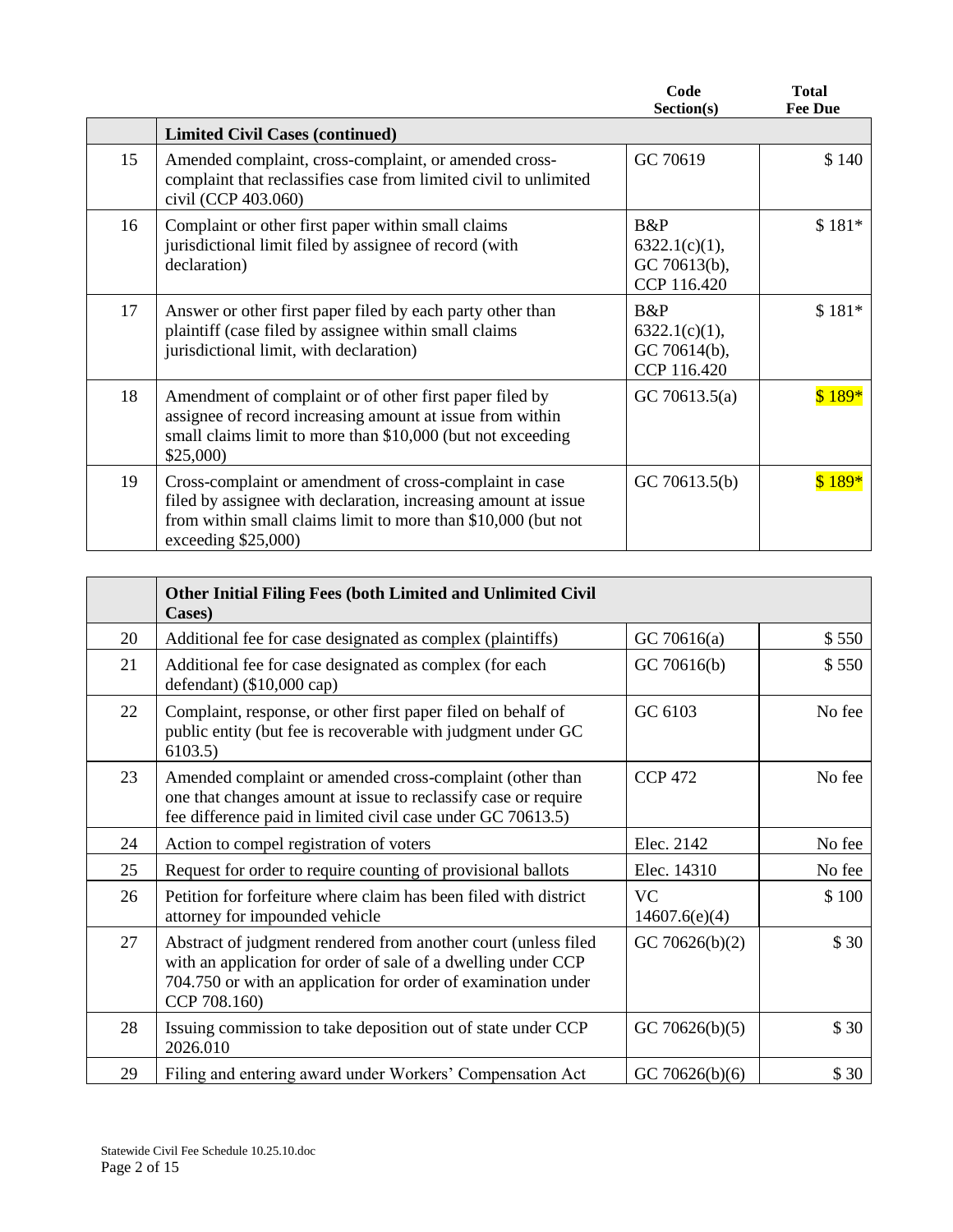|    |                                                                                                                                                                            | Code<br>Section(s)                                         | <b>Total</b><br><b>Fee Due</b> |
|----|----------------------------------------------------------------------------------------------------------------------------------------------------------------------------|------------------------------------------------------------|--------------------------------|
|    | <b>Other Initial Filing Fees (both Limited and Unlimited Civil</b><br><b>Cases)</b> - Discovery in Out-of-State Case                                                       |                                                            |                                |
| 30 | Application for subpoena for discovery in out-of-state case<br>(CCP 2029.300)                                                                                              | GC 70626(b)(5)                                             | \$30                           |
| 31 | First petition by party for relief in discovery dispute related to<br>out-of-state case (CCP 2029.610(a), CCP 2029.620(c)(1))                                              | GC 70611                                                   | $$395*$                        |
| 32 | First petition by non-party for relief in discovery dispute<br>related to out-of-state case (CCP 2029.610(a), CCP<br>2029.620(c)(2)                                        | GC 70626(c)                                                | \$80                           |
| 33 | Subsequent petition by party for relief in discovery dispute<br>related to out-of-state case (where first appearance fee was<br>previously paid) (CCP $2029.620(c)(1)$ )   | GC 70617(a)                                                | \$40                           |
| 34 | Subsequent petition by non-party for relief in discovery<br>dispute related to out-of-state case (where fee under GC<br>70626(c) was previously paid) (CCP 2029.620(c)(2)) | GC 70617(a)                                                | \$40                           |
| 35 | Response by party to petition for relief in discovery dispute<br>related to out-of-state case (where first appearance fee was not<br>previously paid) (CCP $2029.610(c)$ ) | GC 70612                                                   | $$395*$                        |
| 36 | Response by party to petition for relief in discovery dispute<br>related to out-of-state case (where first appearance fee was<br>previously paid)                          | <b>CCP</b><br>2029.620(d)                                  | No fee                         |
| 37 | Response by non-party to petition for relief in discovery<br>dispute related to out-of-state case                                                                          | <b>CCP</b><br>$2029.610(c)$ ,<br><b>CCP</b><br>2029.620(d) | No fee                         |

|    | <b>Requests for Protective Orders</b>                                                                         |                                           |        |
|----|---------------------------------------------------------------------------------------------------------------|-------------------------------------------|--------|
| 38 | Petition to prevent domestic violence and response                                                            | FC 6222, GC<br>70617(b)(7)                | No fee |
| 39 | Petition to prevent abuse of an elder or dependent adult and<br>response                                      | W&I<br>$15657.03(l)$ , GC<br>70617(b)(10) | No fee |
| 40 | Petition to prevent civil harassment (involving violence,<br>threats of violence, or stalking) and response   | CCP $527.6(p)$                            | No fee |
| 41 | Petition to prevent civil harassment (other) and response                                                     | GC 70611,<br>70612                        | \$395  |
| 42 | Petition to prevent workplace violence (involving violence,<br>threats of violence, or stalking) and response | CCP $527.8(p)$                            | No fee |
| 43 | Petition to prevent workplace violence (other) and response                                                   | GC 70611,<br>70612                        |        |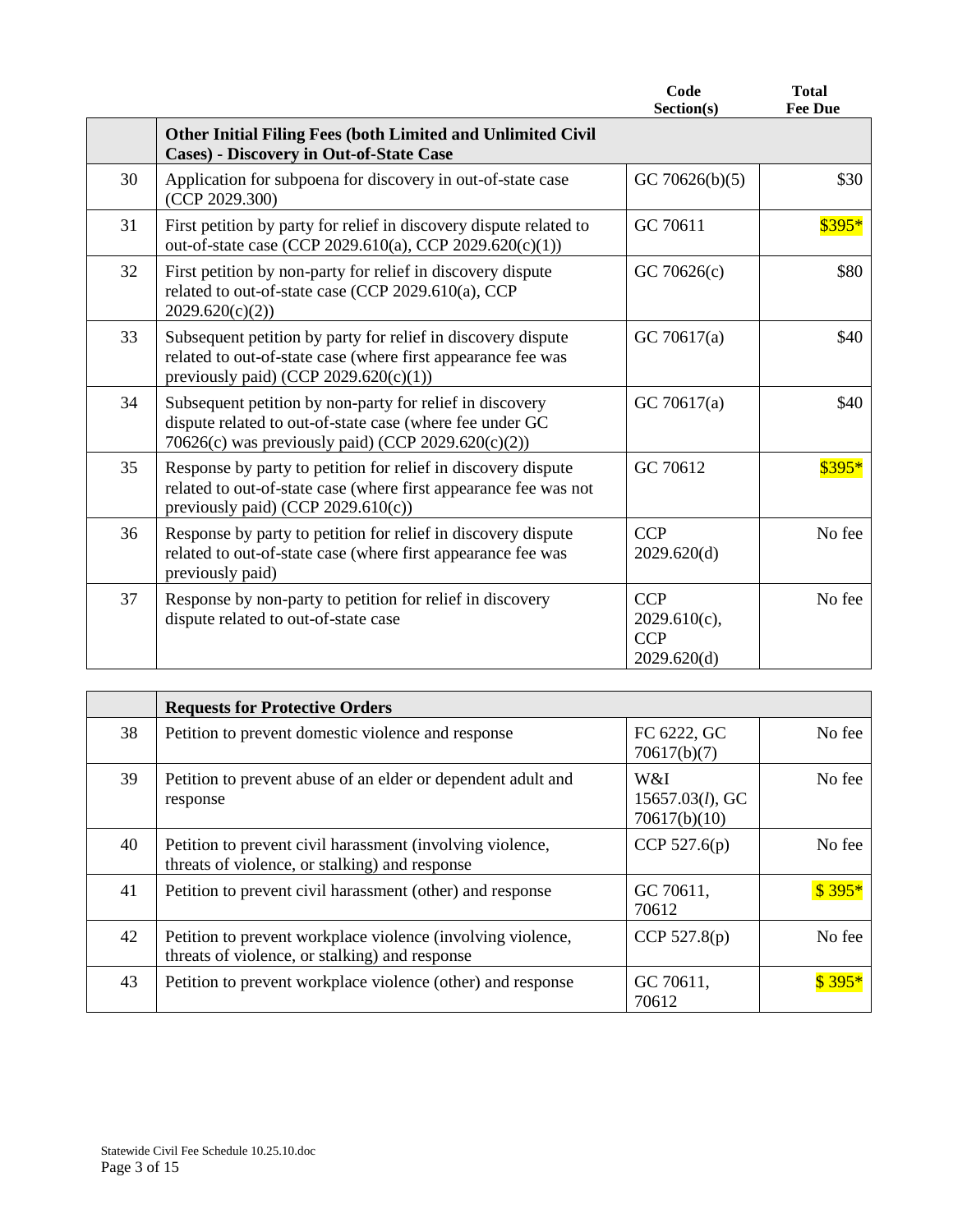|                 |                                                                                                                                                                                                                | Code<br>Section(s) | <b>Total</b><br><b>Fee Due</b> |
|-----------------|----------------------------------------------------------------------------------------------------------------------------------------------------------------------------------------------------------------|--------------------|--------------------------------|
|                 | <b>CIVIL MOTION AND OTHER FILING FEES</b>                                                                                                                                                                      |                    |                                |
| 44              | Motion or other paper requiring a hearing (unless it is the<br>party's first paper and the first paper filing fee is paid),<br>including the following:                                                        | GC 70617(a)        | \$40                           |
| 45              | Motion listed under CCP 1005(a)(1)-(12)                                                                                                                                                                        |                    |                                |
| 46              | Motion or application to continue a trial date                                                                                                                                                                 |                    |                                |
| 47              | Discovery motion under CCP 2016.010 et seq.                                                                                                                                                                    |                    |                                |
| 48              | Motion for new trial                                                                                                                                                                                           |                    |                                |
| 49              | Ex parte application requiring a party to give notice of the ex-<br>parte appearance to other parties                                                                                                          |                    |                                |
| 50              | Motion for summary judgment or for summary adjudication                                                                                                                                                        | GC 70617(d)        | \$500                          |
| 51              | Application to appear as counsel pro hac vice                                                                                                                                                                  | GC 70617(e) $(1)$  | \$500                          |
| 52 <sup>°</sup> | Renewal fee for application to appear as counsel pro hac vice<br>for each year a case continues                                                                                                                | GC $70617(e)(2)$   | \$500                          |
| 53              | Reclassification of limited jurisdiction case to unlimited<br>jurisdiction (CCP 403.060)                                                                                                                       | GC 70619           | \$140                          |
| 54              | Change of venue (payable to superior court from which the<br>transfer was requested) (a separate check with the initial filing<br>fee for the court to which the case will be transferred is also<br>required) | GC 70618           | \$50                           |
| 55              | Request, application, or motion for, or notice of, continuance<br>of hearing or case management conference                                                                                                     | GC 70617 $(c)(1)$  | \$20                           |
| 56              | Stipulation and order <i>(unless it is the party's first paper and</i><br>the first paper filing fee is paid)                                                                                                  | GC 70617(c)(2)     | \$20                           |
| 57              | Request for order authorizing service of summons by posting<br>(CCP 415.45) or by publication (CCP 415.50)                                                                                                     | GC 70617(c)(3)     | $$20$                          |
| 58              | Amended notice of motion                                                                                                                                                                                       | GC 70617(b)(2)     | No fee                         |
| 59              | Civil case management statement                                                                                                                                                                                | GC 70617(b)(3)     | No fee                         |
| 60              | Request for trial de novo after judicial arbitration                                                                                                                                                           | GC 70617(b)(4)     | No fee                         |
| 61              | Stipulation that does not require an order                                                                                                                                                                     | GC 70617(b)(5)     | No fee                         |
| 62              | A request for entry of default or default judgment                                                                                                                                                             | GC 70617(b) $(8)$  | No fee                         |

|    | <b>CIVIL JURY AND TRIAL RELATED FEES</b>                                  |                       |                          |  |
|----|---------------------------------------------------------------------------|-----------------------|--------------------------|--|
| 63 | Jury deposit for first day of trial (amount set by court, up to<br>\$150) | CCP $631(b)$          | \$150                    |  |
| 64 | Subsequent jury deposits (amount set by court)                            | CCP $631(c)$          | Varies                   |  |
| 65 | Court reporter per diem fees (amount set by court)                        | GC<br>68086(a)(1)–(3) | \$225 Half<br>\$450 Full |  |
| 66 | Extra court reporter (amount set by court)                                | GC 69953.5            | \$225 Half               |  |
|    |                                                                           |                       | \$450 Full               |  |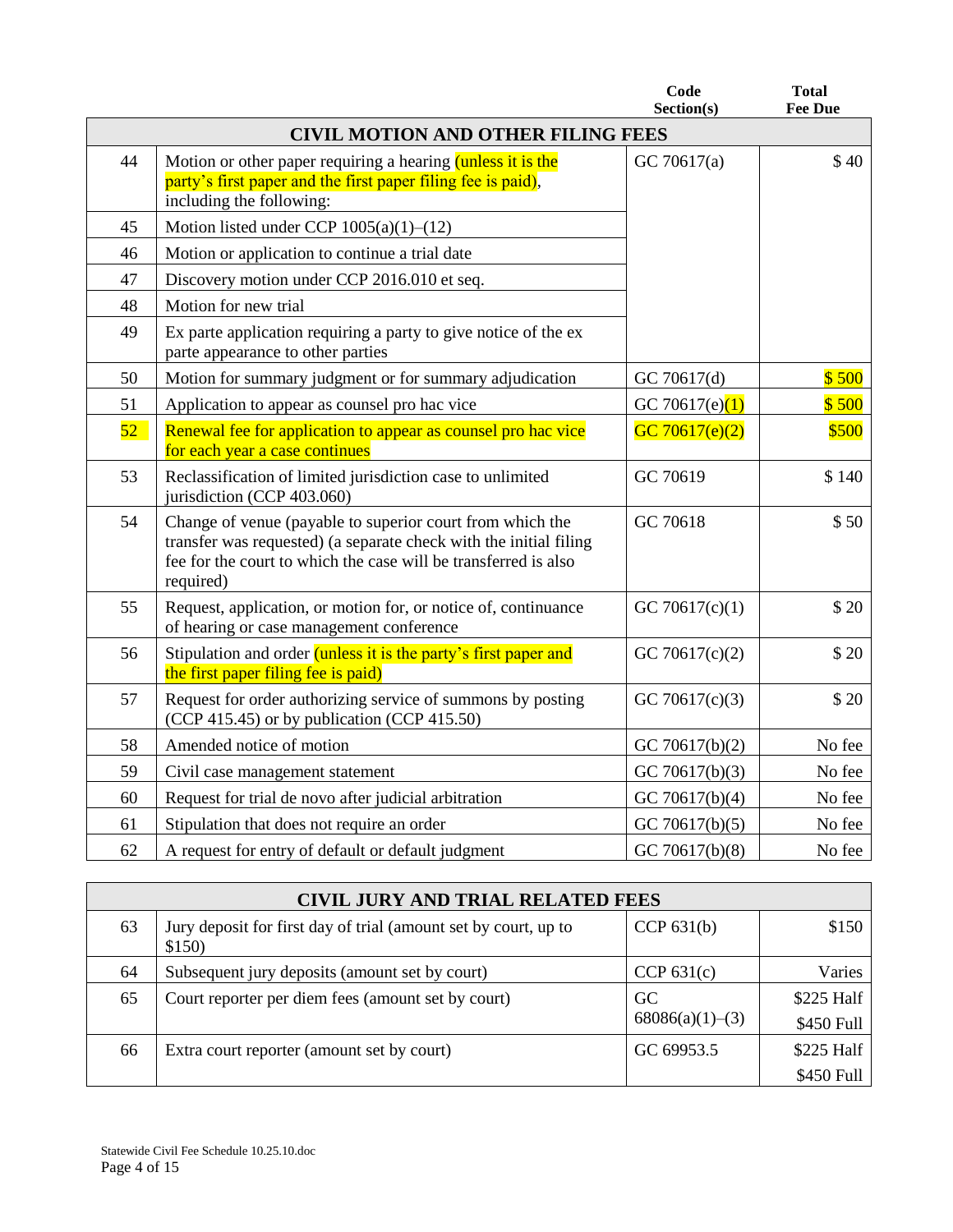|    |                                   | Code<br>Section(s) | <b>Total</b><br><b>Fee Due</b> |
|----|-----------------------------------|--------------------|--------------------------------|
|    | <b>JUDGMENT RELATED FEES</b>      |                    |                                |
| 67 | Confession of judgment (CCP 1134) | GC 70626(b)(3)     | \$ 30                          |
| 68 | Renewal of judgment (CCP 683.150) | GC 70626(b)(4)     | \$30                           |
| 69 | Notice of settlement (CRC 3.1385) |                    | No fee                         |

|    | <b>POST JUDGMENT RELATED FEES</b>                                                                                                                                                                              |                   |      |  |
|----|----------------------------------------------------------------------------------------------------------------------------------------------------------------------------------------------------------------|-------------------|------|--|
| 70 | Issuing writ of attachment, writ of mandate, writ of execution,<br>writ of sale, writ of possession, writ of prohibition, writ of<br>restitution, or any other writ for enforcement of an order or<br>judgment | GC 70626(a)(1)    | \$25 |  |
| 71 | Issuing abstract of judgment                                                                                                                                                                                   | GC 70626(a)(2)    | \$25 |  |
| 72 | Issuing an order of sale                                                                                                                                                                                       | GC 70626(b)(1)    | \$30 |  |
| 73 | Application for order of sale of a dwelling (CCP 704.750)                                                                                                                                                      | GC 70617(a) $(7)$ | \$40 |  |
| 74 | Application for examination of third person controlling<br>defendant's property (CCP 491.110, 491.150)                                                                                                         | GC 70617(a)(3)    | \$40 |  |
| 75 | Application for order for judgment debtor examination (CCP<br>708.110, 708.160). No separate fee is charged for filing the<br>abstract of judgment with the application.                                       | GC 70617 $(a)(6)$ | \$40 |  |
| 76 | Certificate of satisfaction of judgment (CCP 724.100)                                                                                                                                                          | GC 70626(a)(3)    | \$25 |  |

|    | <b>SMALL CLAIMS FEES</b>                                                                                                                                                |                             |        |
|----|-------------------------------------------------------------------------------------------------------------------------------------------------------------------------|-----------------------------|--------|
| 77 | Filing claim for \$1,500 or less                                                                                                                                        | <b>CCP</b><br>116.230(b)(1) | \$30   |
| 78 | Filing claim for more than \$1,500 but less than or equal to<br>\$5,000                                                                                                 | <b>CCP</b><br>116.230(b)(2) | \$50   |
| 79 | Filing claim for more than \$5,000 but less than or equal to<br>\$7,500 (claim by natural persons only)                                                                 | <b>CCP</b><br>116.230(b)(3) | \$75   |
| 80 | Filing claim by person who has filed more than 12 small<br>claims in California within the previous 12 months                                                           | CCP 116.230(c)              | \$100  |
| 81 | Amendment raising amount of claim from \$1,500 or less to<br>more than \$1,500 but not exceeding \$5,000                                                                | <b>CCP</b><br>116.230(d)(1) | \$20   |
| 82 | Amendment raising amount of claim from more than \$1,500<br>but not exceeding \$5,000 to more than \$5,000 but not<br>exceeding \$7,500 (claim by natural persons only) | <b>CCP</b><br>116.230(d)(2) | \$25   |
| 83 | Amendment raising amount of claim from \$1,500 or less to<br>more than \$5,000 but not exceeding \$7,500 (claim by natural<br>persons only)                             | <b>CCP</b><br>116.230(d)(3) | \$45   |
| 84 | Service by clerk for certified mail, to each defendant                                                                                                                  | CCP 116.232                 | \$10   |
| 85 | Transfer of case out of small claims court (defendant's claim<br>exceeding jurisdictional limit) (no receiving court filing or<br>transfer fee)                         | CCP 116.390                 | No fee |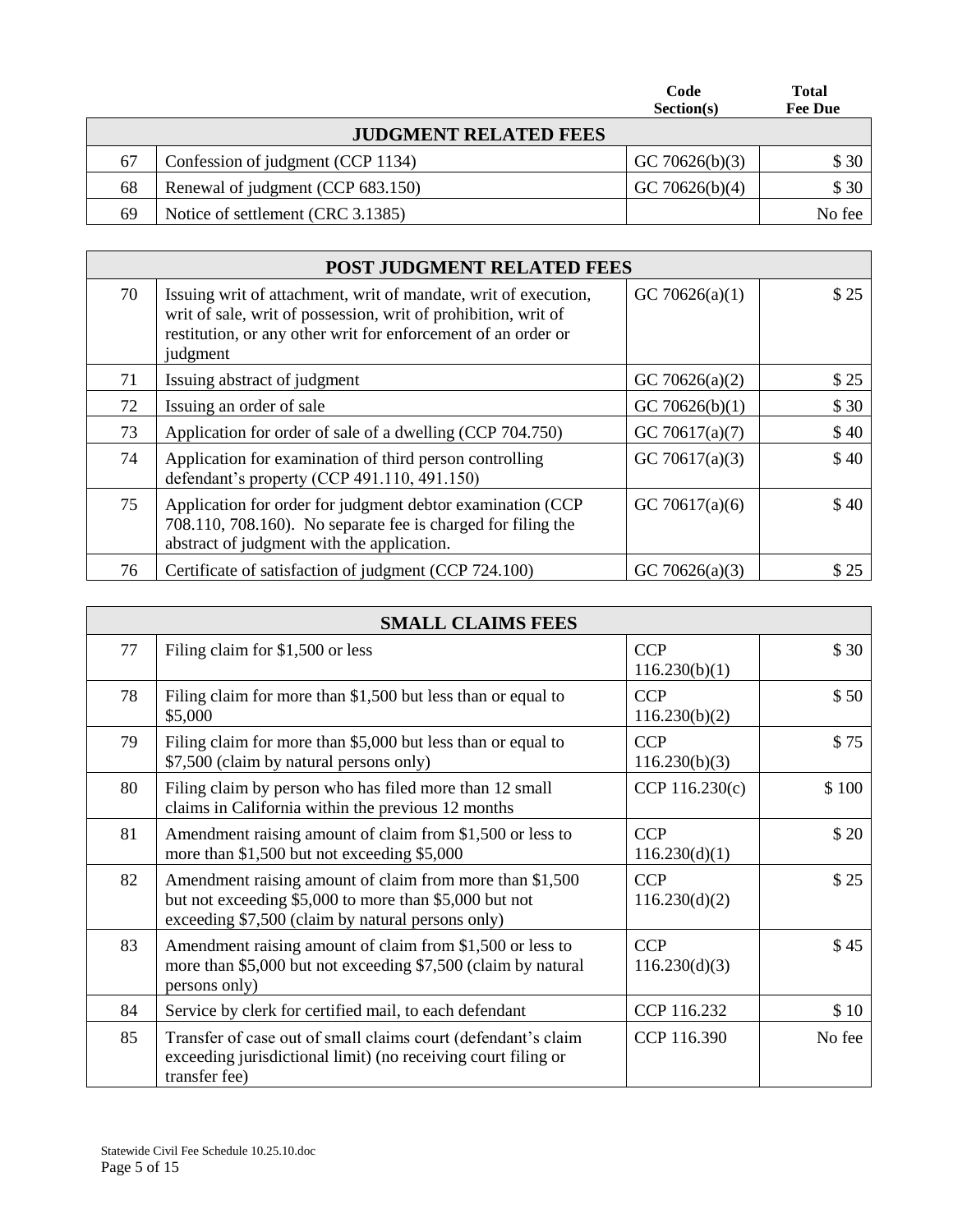|    |                                                                      | Code<br>Section(s)                 | <b>Total</b><br><b>Fee Due</b> |
|----|----------------------------------------------------------------------|------------------------------------|--------------------------------|
|    | <b>SMALL CLAIMS FEES (continued)</b>                                 |                                    |                                |
| 86 | Request for postponement of hearing, if defendant has been<br>served | CCP 116.570                        | \$10                           |
| 87 | Notice of appeal of small claims case                                | CCP 116.760                        | \$75                           |
| 88 | Motion to vacate                                                     | CCP 116.745                        | \$20                           |
| 89 | Fee for payment of judgment to court                                 | CCP 116.860                        | \$20                           |
| 90 | Application for order of examination of judgment debtor              | GC 70617 $(a)(6)$ ,<br>CCP 116.820 | \$40                           |
| 91 | Writ of execution                                                    | GC 70626(a)(1),<br>CCP 116.820     | \$25                           |
| 92 | Abstract of judgment                                                 | GC 70626(a) $(2)$ ,<br>CCP 116.820 | \$25                           |

|     | <b>FAMILY LAW FEES</b>                                                                                                                                                                                                                                                                                                                                                              |                                            |         |
|-----|-------------------------------------------------------------------------------------------------------------------------------------------------------------------------------------------------------------------------------------------------------------------------------------------------------------------------------------------------------------------------------------|--------------------------------------------|---------|
| 93  | Petition or other first paper (including a joint petition) for<br>dissolution of marriage or domestic partnership, legal<br>separation, or nullity                                                                                                                                                                                                                                  | GC 70670(b)                                | $$395*$ |
| 94  | Response or other first paper filed in response to petition for<br>dissolution of marriage or domestic partnership, legal<br>separation, or nullity                                                                                                                                                                                                                                 | GC 70670(d)                                | $$395*$ |
| 95  | First paper in family law matter other than dissolution of<br>marriage or domestic partnership, legal separation, or nullity                                                                                                                                                                                                                                                        | GC 70670(a)                                | $$395*$ |
| 96  | First paper filed in response in family law matter other than<br>dissolution of marriage or domestic partnership, legal<br>separation, or nullity                                                                                                                                                                                                                                   | GC 70670(c)                                | $$395*$ |
| 97  | A settlement agreement or stipulation for judgment that is<br>signed by a defaulted respondent and included in a judgment<br>of dissolution of marriage or domestic partnership; or a<br>stipulation to modify such an agreement if the stipulation is<br>presented by the petitioner. (Defaulted respondent is not<br>charged a first paper fee under GC 70670. GC 70671(b), (e).) | GC 70677(c)                                | No fee  |
| 98  | Appearance, stipulation, and waiver of rights in dissolution of<br>marriage or domestic partnership, legal separation or nullity or<br>to establish parentage, when respondent is a member of the<br>armed forces                                                                                                                                                                   | GC 70673                                   | No fee  |
| 99  | Petition for adoption (for each person to be adopted)                                                                                                                                                                                                                                                                                                                               | H&S 103730                                 | \$20    |
| 100 | Filings in a proceeding to declare a minor free from parental<br>custody and control                                                                                                                                                                                                                                                                                                | FC 7806, 7841                              | No fee  |
| 101 | Domestic violence restraining orders, including a request to<br>obtain, modify, or enforce an order to prevent domestic<br>violence or response to that request; and any request that is<br>necessary to obtain or give effect to a restraining order                                                                                                                               | GC 70671(f),<br>GC 70677(b)(5);<br>FC 6222 | No fee  |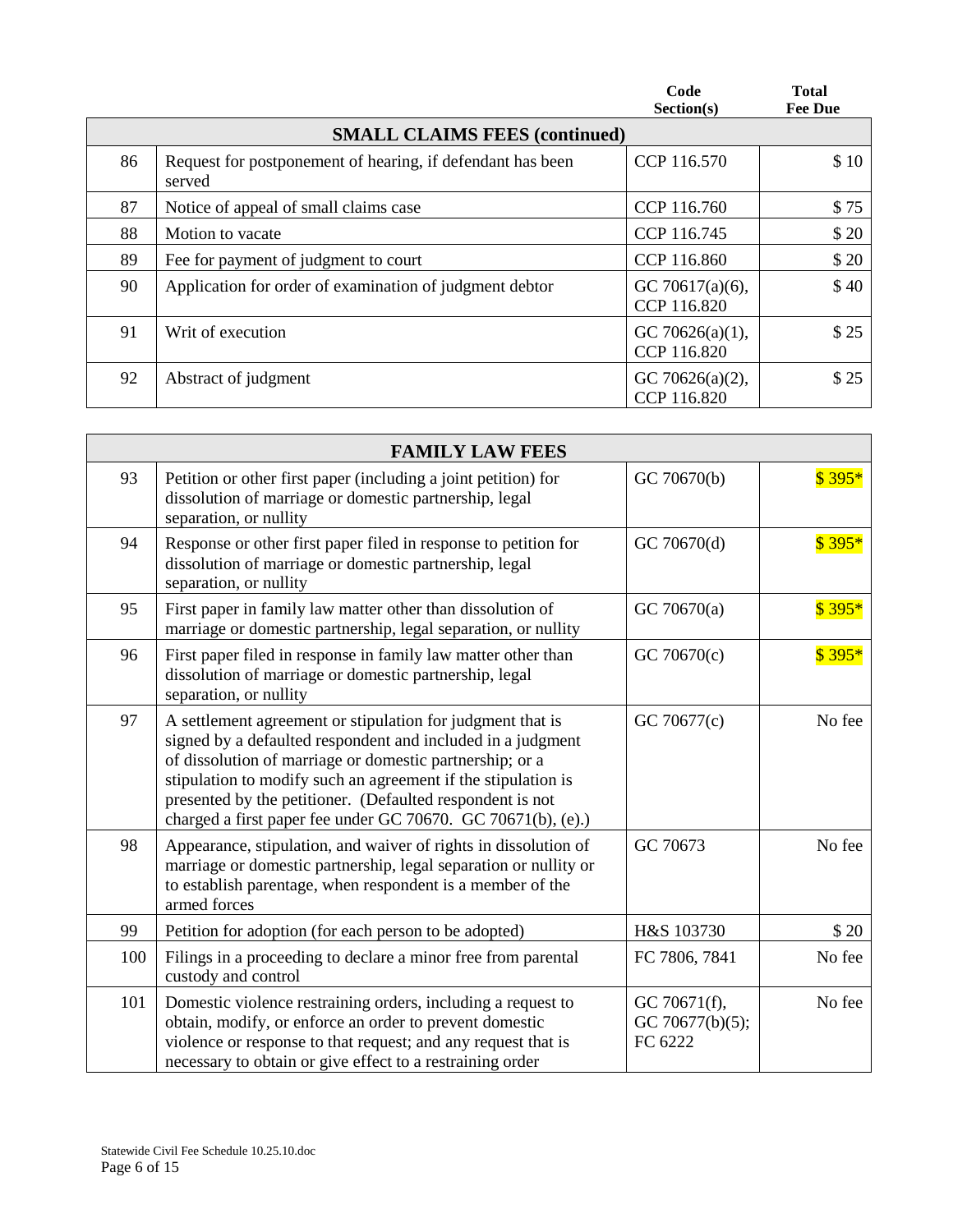|     |                                                                                                                                                                                                                                                                                                                          | Code<br>Section(s)     | <b>Total</b><br><b>Fee Due</b>                                           |
|-----|--------------------------------------------------------------------------------------------------------------------------------------------------------------------------------------------------------------------------------------------------------------------------------------------------------------------------|------------------------|--------------------------------------------------------------------------|
|     | <b>FAMILY LAW FEES (continued)</b>                                                                                                                                                                                                                                                                                       |                        |                                                                          |
| 102 | Motion or order to show cause in family law matter <i>(unless it</i> )<br>is the party's first paper and the first paper filing fee is paid)                                                                                                                                                                             | GC 70677(a)            | \$40                                                                     |
| 103 | Additional charge on motion or order to show cause to modify<br>or enforce custody or visitation                                                                                                                                                                                                                         | GC 70678               | \$65                                                                     |
| 104 | Stipulation and order not requiring a hearing; request or<br>stipulation for continuance of hearing or case management<br>conference not requiring a hearing                                                                                                                                                             | GC 70677(c)            | \$20                                                                     |
| 105 | Stipulation that does not require an order                                                                                                                                                                                                                                                                               | GC 70677(b)(7)         | No fee                                                                   |
| 106 | A stipulation regarding the date of termination of marital or<br>domestic partnership status if the court has retained<br>jurisdiction over that date                                                                                                                                                                    | GC 70671(c)            | No fee                                                                   |
| 107 | First paper or any subsequent paper filed by the Department of<br>Child Support Services to establish parentage or to establish,<br>modify, or collect support                                                                                                                                                           | GC 6103.9, GC<br>70672 | No fee                                                                   |
| 108 | Response or subsequent paper filed in an action brought by the<br>Department of Child Support Services to establish parentage<br>or to establish, modify, or collect support if support is the only<br>issue. If a custody issue is raised, see charge for first paper<br>filed in response to other family law matters. | GC 70672               | No fee                                                                   |
| 109 | Filings on issues relating to parentage or support in a pre-<br>existing non-governmental case in which a Title IV-D child<br>support agency has intervened and is providing services under<br>FC 17400                                                                                                                  | GC 70672               | No fee                                                                   |
| 110 | Statement to register a foreign support order or other first<br>paper in a UIFSA case                                                                                                                                                                                                                                    | GC 70677, FC<br>4927   | No fee                                                                   |
| 111 | A document relating to a stipulated postjudgment modification<br>of child support                                                                                                                                                                                                                                        | GC 70671(d)            | No fee                                                                   |
| 112 | Costs for stepparent adoption, including investigation (amount<br>set by court, up to \$700) (FC 9001, 9002)                                                                                                                                                                                                             | FC 9002                | \$20 Adopt.,<br>Varies for<br>Investigation<br>Collected by<br>Probation |
| 113 | Child custody evaluation (amount set by court)                                                                                                                                                                                                                                                                           | FC 3112                | Extended<br>Service \$200<br>Assess \$550<br>Eval \$1500                 |
| 114 | Court-appointed counsel for child (amount set by court)<br>(FC 3150 et seq.)                                                                                                                                                                                                                                             | FC 3153                | Amount set<br>by Judge                                                   |
| 115 | Premarital counseling for minors                                                                                                                                                                                                                                                                                         | FC 304                 | No Fee                                                                   |
| 116 | Cost for investigation re: petition to declare child free from<br>parental custody and control                                                                                                                                                                                                                           | FC 7851.5              | Collected by<br>Probation                                                |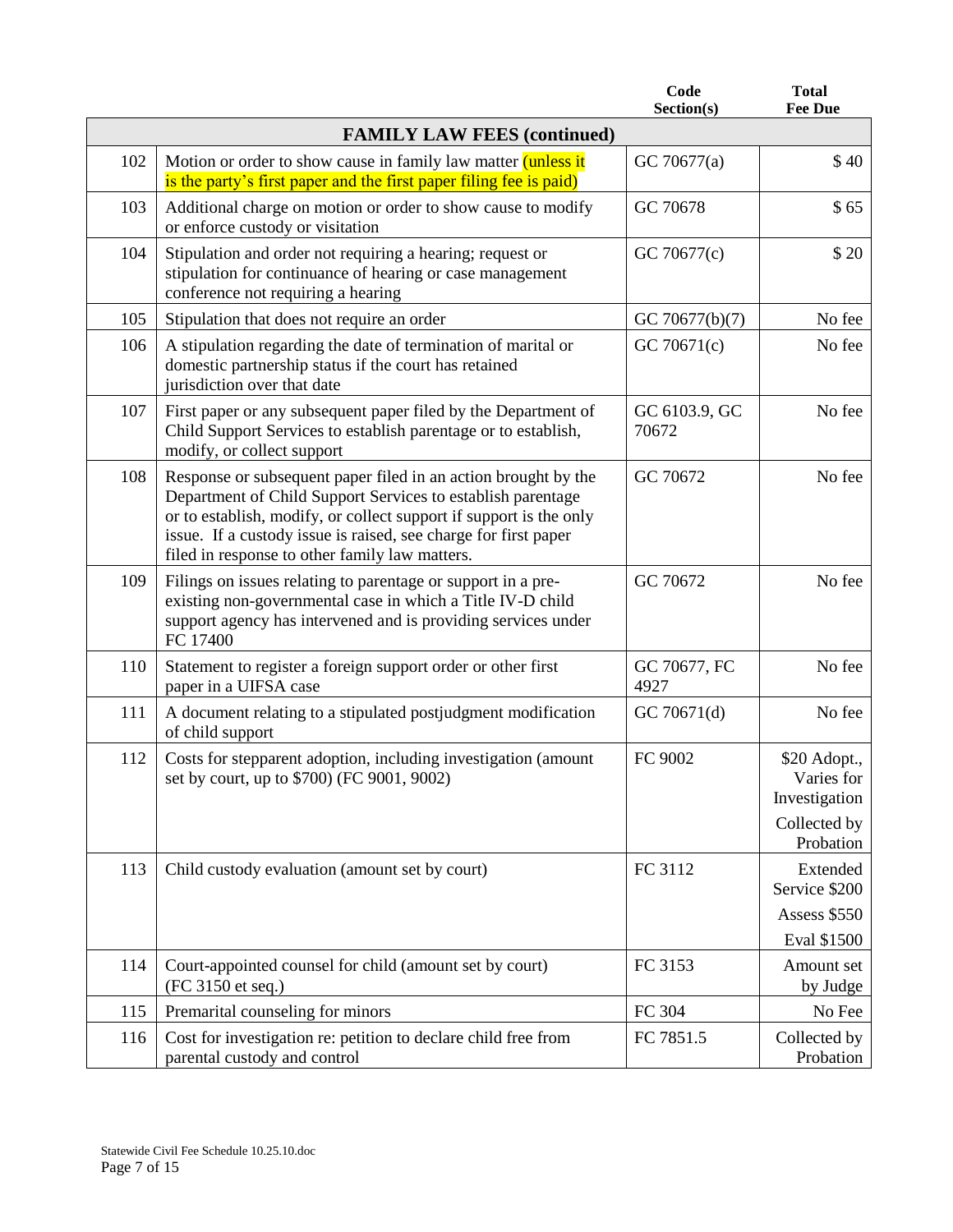Code **Total**<br>ection(s) Fee Due  $Section(s)$ 

| <b>PROBATE FEES</b> |                                                                                                                                                                                                                                                                                                     |                                  |         |
|---------------------|-----------------------------------------------------------------------------------------------------------------------------------------------------------------------------------------------------------------------------------------------------------------------------------------------------|----------------------------------|---------|
| 117                 | First-filed petition for letters of administration or letters<br>testamentary, first-filed petition for special letters of<br>administration with powers of general representative under<br>Prob.C 8545                                                                                             | GC 70650(a)                      | $$395*$ |
| 118                 | First objection to probate of will or codicil (Prob.C 8250); first<br>petition for revocation of probate of will or codicil<br>(Prob.C 8270) (if filed together with petition for appointment<br>of personal representative under GC 70650 $(c)$ , only the fee<br>under GC 70650 $(c)$ is charged) | GC 70650(b)                      | $$395*$ |
| 119                 | Later-filed petition for letters of administration, letters<br>testamentary, or special letters of administration with powers<br>of general representative by a person other than the original<br>petitioner                                                                                        | GC 70650(c)                      | $$395*$ |
| 120                 | First or subsequent petition for special letters of administration<br>without powers of general personal representative                                                                                                                                                                             | GC<br>70657.5(a)(3)              | \$200   |
| 121                 | Opposition to a petition for appointment of a personal<br>representative in a decedent's estate, other than a competing<br>petition for appointment or a will contest, and objection or<br>other opposition to first account of testamentary trustee<br>subject to court supervision                | GC 70651                         | $$395*$ |
| 122                 | Petition (or opposition to petition) concerning the internal<br>affairs of a trust under Prob.C 17200 et seq., or first account of<br>trustee of testamentary trust subject to continuing court<br>jurisdiction under Prob.C 17300 et seq.                                                          | GC 70652                         | $$395*$ |
| 123                 | Petition (or opposition to petition) concerning the internal<br>affairs of a trust created by court order under Prob.C 2580,<br>3100, or 3600 (trusts not subject to the \$395 fee under GC<br>70652)                                                                                               | GC<br>70657.5(a)(1),<br>70652(d) | \$200   |
| 124                 | Petition for appointment of conservator, guardian of the estate<br>or guardian of the person and estate or opposition to these<br>petitions other than competing petition for appointment                                                                                                           | GC 70653(a),<br>(b)              | $$395*$ |
| 125                 | Opposition to petition for appointment of conservator,<br>guardian of the estate or guardian of the person and estate filed<br>by or on behalf of the proposed conservatee or proposed ward<br>or a parent of the proposed ward                                                                     | GC 70653(f)                      | No fee  |
| 126                 | Petition for appointment of guardian of the person only or<br>opposition to petition other than competing petition for<br>appointment                                                                                                                                                               | GC 70654(a),<br>(b)              | \$225   |
| 127                 | Opposition to petition by the proposed ward or the parent of<br>the proposed ward                                                                                                                                                                                                                   | GC 70654(e)                      | No fee  |
| 128                 | Petition or opposition filed after issuance of letters of<br>guardianship or temporary guardianship, in guardianship of<br>the person only                                                                                                                                                          | GC 70657(e)                      | No fee  |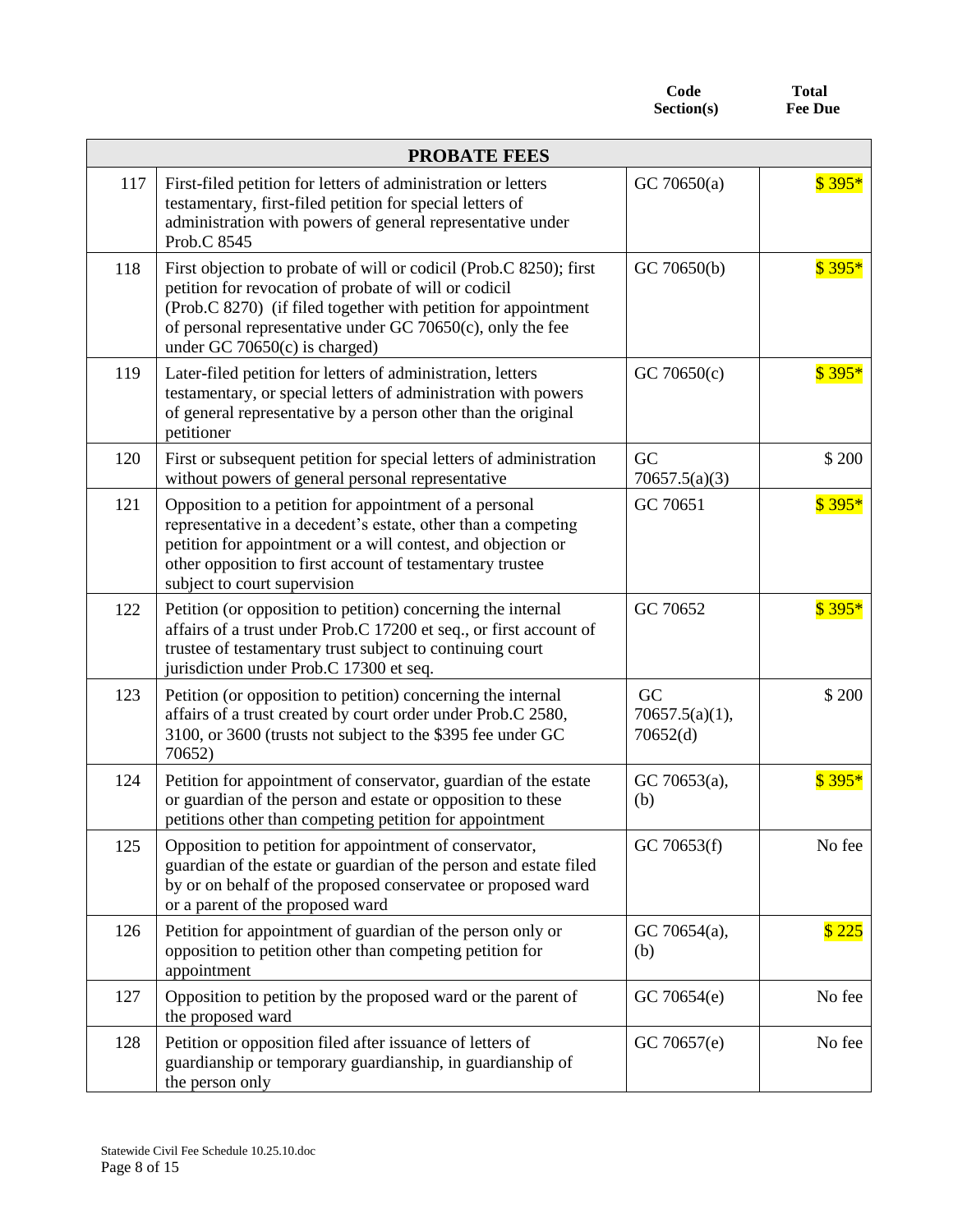|     |                                                                                                                                                                                                                                                                                                                                                                                                                                      | Code<br>Section(s) | <b>Total</b><br><b>Fee Due</b> |
|-----|--------------------------------------------------------------------------------------------------------------------------------------------------------------------------------------------------------------------------------------------------------------------------------------------------------------------------------------------------------------------------------------------------------------------------------------|--------------------|--------------------------------|
| 129 | First or subsequent petition for temporary letters of<br>conservatorship or guardianship                                                                                                                                                                                                                                                                                                                                             | GC 70657(a)(4)     | \$40                           |
|     | <b>PROBATE FEES (continued)</b>                                                                                                                                                                                                                                                                                                                                                                                                      |                    |                                |
| 130 | Petition commencing other proceedings under the Probate<br>Code and objections or other opposition to such petitions,<br>including the following:                                                                                                                                                                                                                                                                                    | GC 70655           | $$395*$                        |
| 131 | Petition to determine the fact of death to determine title to real<br>property and objections or other opposition (Prob.C 200)                                                                                                                                                                                                                                                                                                       | GC 70655 $(c)(4)$  | $$395*$                        |
| 132 | Petition for an order concerning a particular transaction and<br>objections or other opposition (Prob.C 3100)                                                                                                                                                                                                                                                                                                                        | GC 70655 $(c)(5)$  | $$395*$                        |
| 133 | Petition for an order concerning capacity determination and<br>health care decision authority for adult without conservator<br>and objections or other opposition (Prob.C 3200)                                                                                                                                                                                                                                                      | GC 70655 $(c)(6)$  | $$395*$                        |
| 134 | Petition for compromise of the claim of a minor or disabled<br>adult, no civil action pending, and objections or other<br>opposition (Prob.C 3600)                                                                                                                                                                                                                                                                                   | GC 70655 $(c)(1)$  | $$395*$                        |
| 135 | Petition concerning a power of attorney and objections or<br>other opposition (Prob.C 4541)                                                                                                                                                                                                                                                                                                                                          | GC 70655 $(c)(8)$  | $$395*$                        |
| 136 | Petition concerning advance health care directive and<br>objections or other opposition (Prob.C 4766)                                                                                                                                                                                                                                                                                                                                | GC 70655 $(c)(7)$  | $$395*$                        |
| 137 | Petition to determine succession to real property and<br>objections or other opposition (Prob.C 13151)                                                                                                                                                                                                                                                                                                                               | GC 70655 $(c)(2)$  | $$395*$                        |
| 138 | Spousal or domestic partnership property petition and<br>objections or other opposition (Prob.C 13650)                                                                                                                                                                                                                                                                                                                               | GC 70655 $(c)(3)$  | $$395*$                        |
| 139 | Petition for approval, compromise, or settlement of claims<br>against deceased settlor, or for allocation of amounts due<br>between trusts, or objections or other opposition (Prob.C<br>19020)                                                                                                                                                                                                                                      | GC 70655 $(c)(9)$  | $$395*$                        |
| 140 | Any other petition that commences a proceeding under the<br>Probate Code and objections or other opposition                                                                                                                                                                                                                                                                                                                          | GC<br>70655(c)(10) | $$395*$                        |
| 141 | Petition for order setting aside estate of small value if no<br>estate is pending for the decedent (Prob.C 6602)                                                                                                                                                                                                                                                                                                                     | GC70656(a)         | \$225                          |
| 142 | Opposition to petition for order setting aside estate of small<br>value (Prob.C 6602)                                                                                                                                                                                                                                                                                                                                                | GC 70656(b)        | \$225                          |
| 143 | Petition (or opposition to petition) for an order listed below,<br>filed after issuance of letters testamentary, letters of<br>administration, or letters of special administration to a<br>personal representative of a decedent's estate; letters of<br>guardianship or temporary guardianship to a guardian of the<br>estate or person and estate; or letters of conservatorship or<br>temporary conservatorship to a conservator | GC70658(a)         | \$395                          |
|     | • Petition for order concerning sale, lease, encumbrance,<br>grant of an option, purchase, conveyance, or exchange of<br>property                                                                                                                                                                                                                                                                                                    | GC 70658(a)(1)     |                                |
|     | Petition for order settling an account of a fiduciary<br>$\bullet$                                                                                                                                                                                                                                                                                                                                                                   | GC 70658(a) $(2)$  |                                |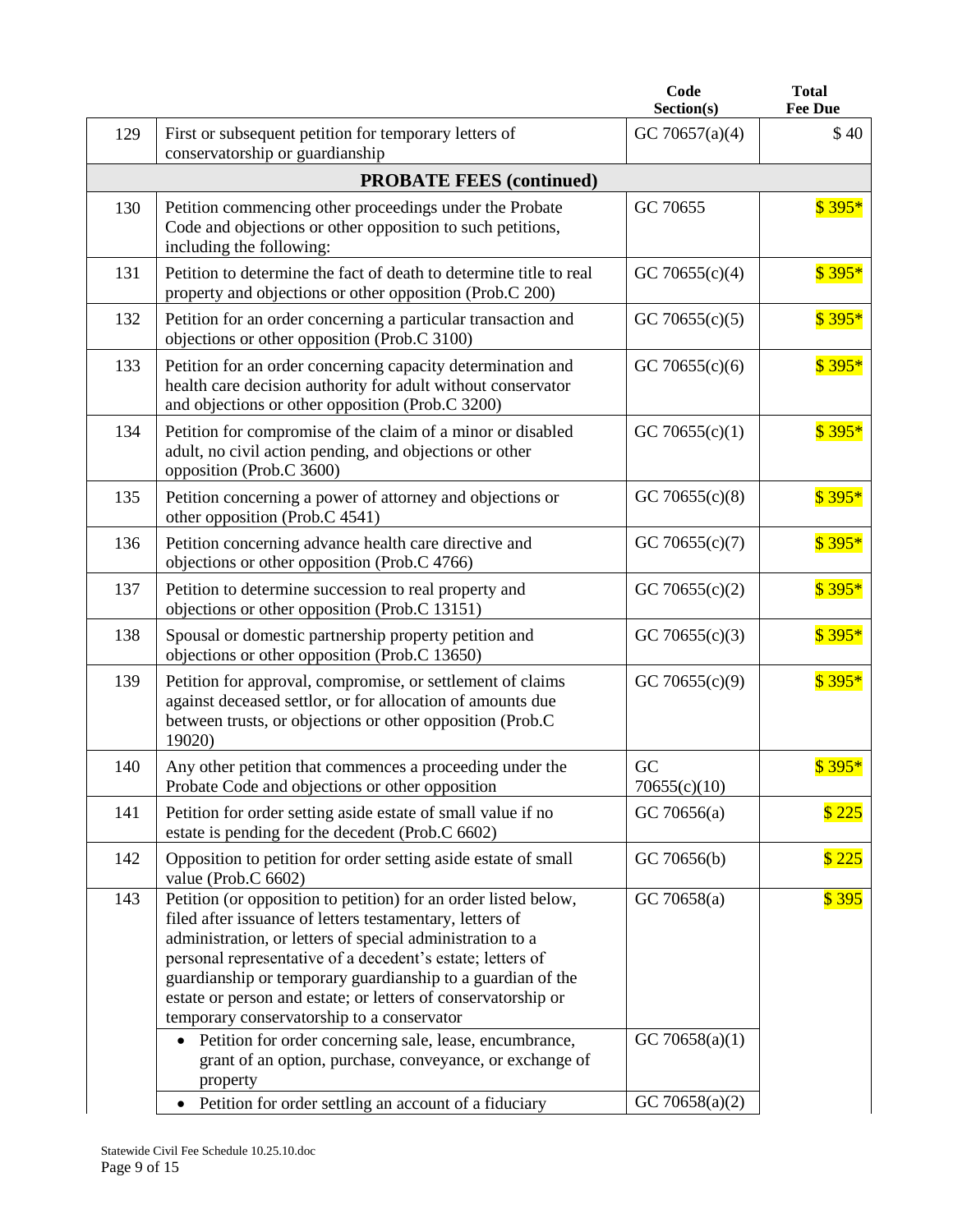|                |                                                                                                                                                                                                                                                           | Code<br>Section(s)            | <b>Total</b><br><b>Fee Due</b> |
|----------------|-----------------------------------------------------------------------------------------------------------------------------------------------------------------------------------------------------------------------------------------------------------|-------------------------------|--------------------------------|
|                | Petition for order authorizing, instructing, or directing a<br>fiduciary, or approving or confirming acts of a fiduciary                                                                                                                                  | GC 70658(a)(3)                |                                |
|                | <b>PROBATE FEES (continued)</b>                                                                                                                                                                                                                           |                               |                                |
| 143<br>(cont.) | Petition for order concerning payment of compensation<br>or expenses of an attorney                                                                                                                                                                       | GC 70658(a)(4)                | \$395                          |
|                | Petition for order concerning payment of compensation<br>or expenses of a fiduciary                                                                                                                                                                       | GC 70658(a)(5)                |                                |
|                | Petition for order surcharging or removing a fiduciary                                                                                                                                                                                                    | GC 70658(a)(6)                |                                |
|                | Petition for order transferring or authorizing transfer of<br>$\bullet$<br>property of an estate to a fiduciary in another jurisdiction                                                                                                                   | GC 70658(a)(7)                |                                |
|                | Petition for order allowing a fiduciary's request to resign                                                                                                                                                                                               | GC 70658(a) $(8)$             |                                |
|                | Petition for order adjudicating a claim to property under<br>Prob.C 850 et seq.                                                                                                                                                                           | GC 70658(a)(9)                |                                |
|                | Petition for order granting permission to fix the residence<br>of a ward or conservatee outside of California                                                                                                                                             | GC<br>70658(a)(10)            |                                |
|                | Petition for order concerning payments for support,<br>maintenance, or education of a ward or conservatee or a<br>of person entitled to support, maintenance, or education<br>from a ward or conservatee                                                  | GC<br>70658(a)(11)            |                                |
|                | Petition for order concerning payment of surplus income<br>to relatives of a conservatee (Prob.C 2423) or concerning<br>substituted judgment (Prob.C 2580)                                                                                                | GC<br>70658(a)(12)            |                                |
|                | Petition for order affecting legal capacity of a<br>conservatee under Prob.C 1870 et seq.                                                                                                                                                                 | GC<br>70658(a)(13)            |                                |
|                | Petition for order adjudicating merits of a claim under<br>Prob.C 2500 et seq.                                                                                                                                                                            | GC<br>70658(a)(14)            |                                |
| 144            | Petition (or opposition to petition) filed after the issuance of<br>temporary letters of guardianship or conservatorship or letters<br>of guardianship or conservatorship not subject to the \$355 fee<br>in GC 70658(a) and not exempt under GC 70657(e) | GC 70657(a)(3)                | \$40                           |
| 145            | Petition (or opposition to petition) filed after the issuance of<br>letters of guardianship or temporary letters of guardianship in<br>a guardianship of the person only                                                                                  | GC 70657(e),<br>70658(c)(1)   | No fee                         |
| 146            | Disclaimer of interest in a decedent's estate                                                                                                                                                                                                             | GC 70657.5(c),<br>70658(c)(2) | No fee                         |
| 147            | Petition (or opposition to petition) after issuance of special<br>letters of administration or letters testamentary or of<br>administration in decedents' estates that are not subject to the<br>\$395 fee in GC 70658(a)                                 | GC<br>70657.5(a)(2)           | \$ 200                         |
| 148            | Motion, application or other paper requiring a hearing after<br>the first paper, including motion or other paper listed in GC<br>70617(a)                                                                                                                 | GC 70657(a)(1),<br>70617(a)   | \$40                           |
|                | (motions listed in CCP $1005(a)(1)$ – $(12)$ , motion to continue a<br>trial date, discovery motions, motion for new trial)                                                                                                                               |                               |                                |
| 149            | Application for ex parte relief other than ex parte petition for<br>discharge.                                                                                                                                                                            | GC 70657(a) $(2)$             | \$40                           |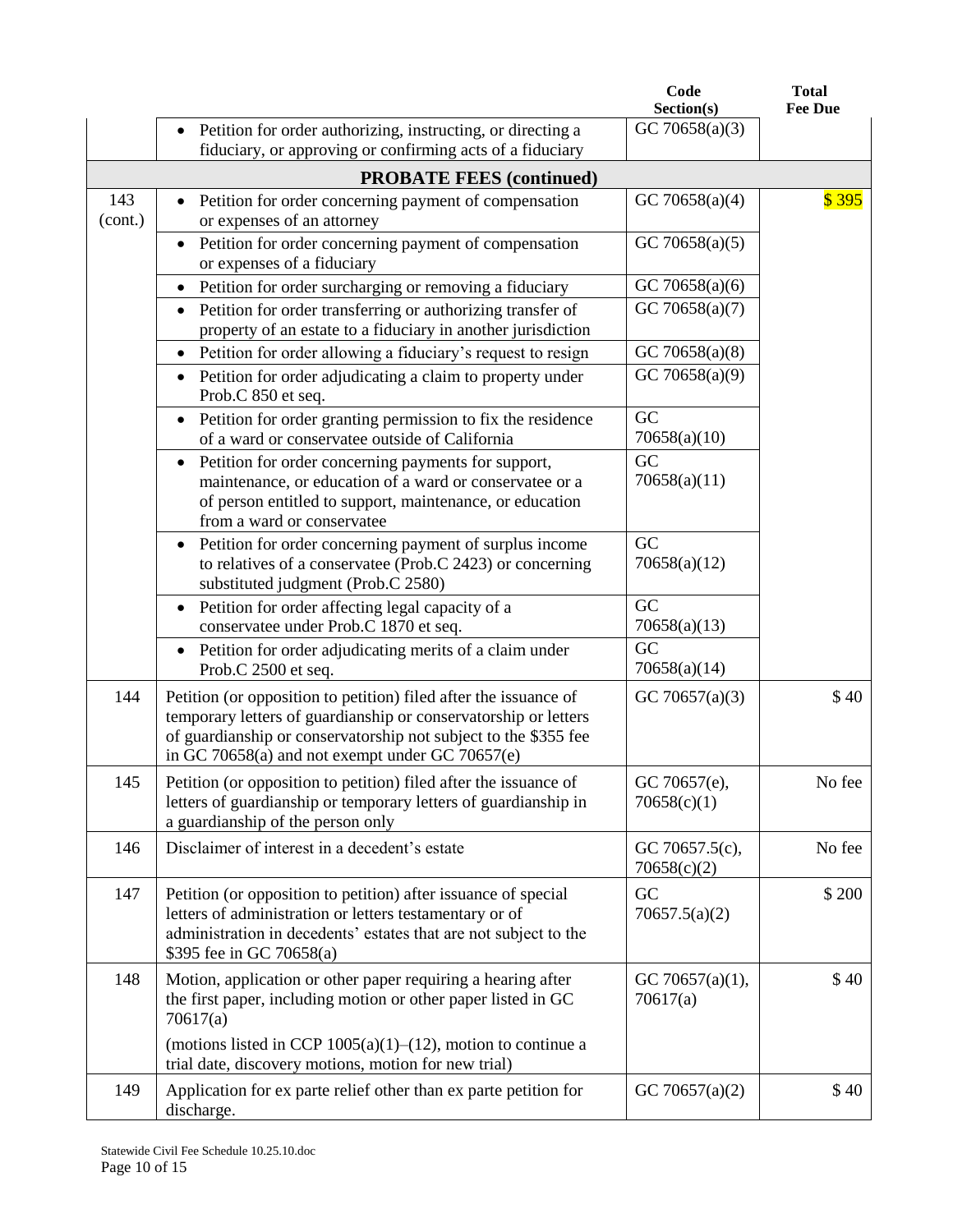|     |                                                                                                                                                      | Code<br>Section(s)           | <b>Total</b><br><b>Fee Due</b> |
|-----|------------------------------------------------------------------------------------------------------------------------------------------------------|------------------------------|--------------------------------|
|     | <b>PROBATE FEES (continued)</b>                                                                                                                      |                              |                                |
| 150 | Ex parte petition for discharge of personal representative,<br>conservator, or guardian upon completion of court-ordered<br>distribution or transfer | GC 70657(a)(2)               | No fee                         |
| 151 | Motion or other paper listed in GC 70617(b) (list of 13 items),<br>including:                                                                        | GC 70657(b)                  | No fee                         |
|     | Amended notice of motion<br>$\bullet$                                                                                                                | GC 70657(b),<br>70617(b)(2)  |                                |
|     | Civil case management statement                                                                                                                      | GC 70657(b),<br>70617(b)(3)  |                                |
|     | Request for trial de novo after judicial arbitration                                                                                                 | GC 70657(b),<br>70617(b)(4)  |                                |
|     | Stipulation that does not require an order<br>$\bullet$                                                                                              | GC 70657(b),<br>70617(b)(5)  |                                |
|     | A request for entry of default or default judgment<br>$\bullet$                                                                                      | GC 70657(b),<br>70617(b)(8)  |                                |
|     | Paper requiring a hearing on a petition to approve the<br>compromise of a claim of a minor or person with a<br>disability under Prob.C 3600.         | GC 70657(b),<br>70617(b)(13) |                                |
| 152 | Petition to withdraw funds from blocked account                                                                                                      | GC 70657(a)                  | \$40                           |
| 153 | Motion for summary judgment                                                                                                                          | GC 70657(c),<br>70617(d)     | \$500                          |
| 154 | Deposit of estate planning documents                                                                                                                 | GC 70660                     | \$20                           |
| 155 | Search for estate documents, for each search longer than 10<br>minutes                                                                               | GC 70661                     | \$15                           |
| 156 | Petition to establish record of birth, death, or marriage                                                                                            | H&S 103470                   | \$225                          |
| 157 | Affidavit procedure for real property of small value under<br>Prob.C 13201                                                                           | GC 70626(b)(9)               | \$30                           |
| 158 | Guardianship investigations (amount set by court)                                                                                                    | Prob.C 1513.1                | \$375                          |
| 159 | Information package for conservators                                                                                                                 | Prob.C 1835                  | \$20                           |
| 160 | Conservatorship investigator's fee (amount set by court)                                                                                             | Prob.C 1851.5                | Amount set<br>by Judge         |
| 161 | Petition for summary probate (Public Administrator only)                                                                                             | Prob.C 7660                  | \$205                          |

# **APPEAL AND WRIT RELATED FEES**

|     | <b>Appeal of Unlimited Civil Case</b>                                                       |                         |       |
|-----|---------------------------------------------------------------------------------------------|-------------------------|-------|
| 162 | Certificate for Court of Appeal or Supreme Court on motion<br>prior to filing appeal record | GC 70620                | \$20  |
| 163 | Appeal or cross appeal to court of appeal (payable to court of<br>appeal)                   | GC 68926,<br>68926.1(b) | \$655 |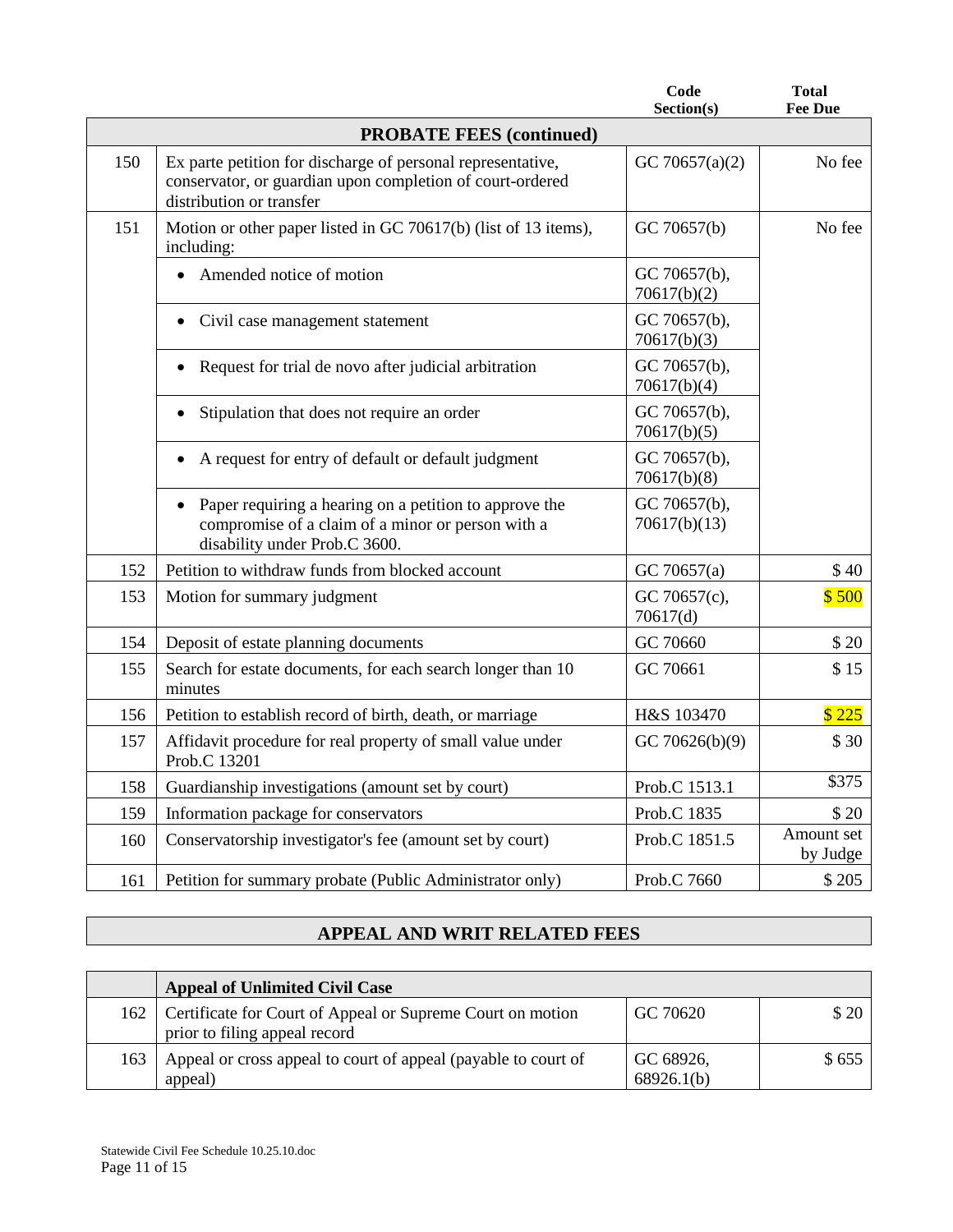|     |                                                                                                                                                            | Code<br>Section(s) | <b>Total</b><br><b>Fee Due</b> |
|-----|------------------------------------------------------------------------------------------------------------------------------------------------------------|--------------------|--------------------------------|
|     | <b>Appeal of Unlimited Civil Case (continued)</b>                                                                                                          |                    |                                |
| 164 | Deposit for preparation of clerk's transcript (payable to<br>superior court) (charged when notice of appeal to court of<br>appeal is filed under GC 68926) | GC 68926.1         | \$100                          |

|     | <b>Other Appeals</b>                                                                                                                      |                |         |
|-----|-------------------------------------------------------------------------------------------------------------------------------------------|----------------|---------|
| 165 | Appeal in limited civil case (to appellate division), where<br>amount demanded in case does not exceed \$10,000                           | GC 70621(b)    | \$225   |
| 166 | Appeal in limited civil case (to appellate division), where<br>amount demanded in case exceeds \$10,000 (but does not<br>exceed \$25,000) | GC 70621(a)    | \$370   |
| 167 | Appeal in small claims case                                                                                                               | CCP 116.760    | \$75    |
| 168 | Writ petition to appellate division, where amount demanded in<br>limited civil case does not exceed \$10,000                              | GC 70621(b)    | \$225   |
| 169 | Writ petition to appellate division, where amount demanded in<br>limited civil case exceeds \$10,000 (but does not exceed<br>\$25,000     | GC 70621(a)    | \$370   |
| 170 | Appeal from Labor Commissioner's Award (Lab.C 98.2)                                                                                       | GC 70611       | $$395*$ |
| 171 | Appeal of final decision on parking citation violation (VC<br>40230)                                                                      | GC 70615(b)    | \$25    |
| 172 | Appeal from determination of dangerous or vicious dog (F&A)<br>31622)                                                                     | GC 70626(b)(8) | \$30    |
| 173 | Appeal of administrative fine or penalty (GC 53069.4(b)(2))                                                                               | GC 70615(a)    | \$25    |
| 174 | Appeal of administrative penalty for fare evasion or passenger<br>conduct violation (PUC 99582)                                           | GC 70615(c)    | \$25    |

| <b>RECORDS RELATED FEES</b> |                                                                                                             |                   |        |
|-----------------------------|-------------------------------------------------------------------------------------------------------------|-------------------|--------|
| 175                         | Certifying a copy of paper, record, or proceeding on file                                                   | GC 70626(a)(4)    | \$25   |
| 176                         | Certificate for which fee is not otherwise fixed; includes lis<br>pendens                                   | GC 70626(a) $(8)$ | \$25   |
| 177                         | Preparing a copy of any record, proceeding or paper on file<br>(per page)                                   | GC 70627(a)       | \$0.50 |
| 178                         | Comparison of a copy with an original on file (per page)                                                    | GC 70627(b)       | \$1    |
| 179                         | Searching records or files, for each search longer than 10<br>minutes                                       | GC 70627(c)       | \$15   |
| 180                         | Exemplification of record or other paper on file.                                                           | GC 70628          | \$20   |
| 181                         | Document authenticated pursuant to court order (per<br>signature)                                           | GC 70629          | \$15   |
| 182                         | Certified copy of marriage or domestic partnership dissolution<br>record (requested by public agency)       | GC 70674          | \$10   |
| 183                         | Certified copy of marriage or domestic partnership dissolution<br>record (requested by any other applicant) | GC 70674          | \$15   |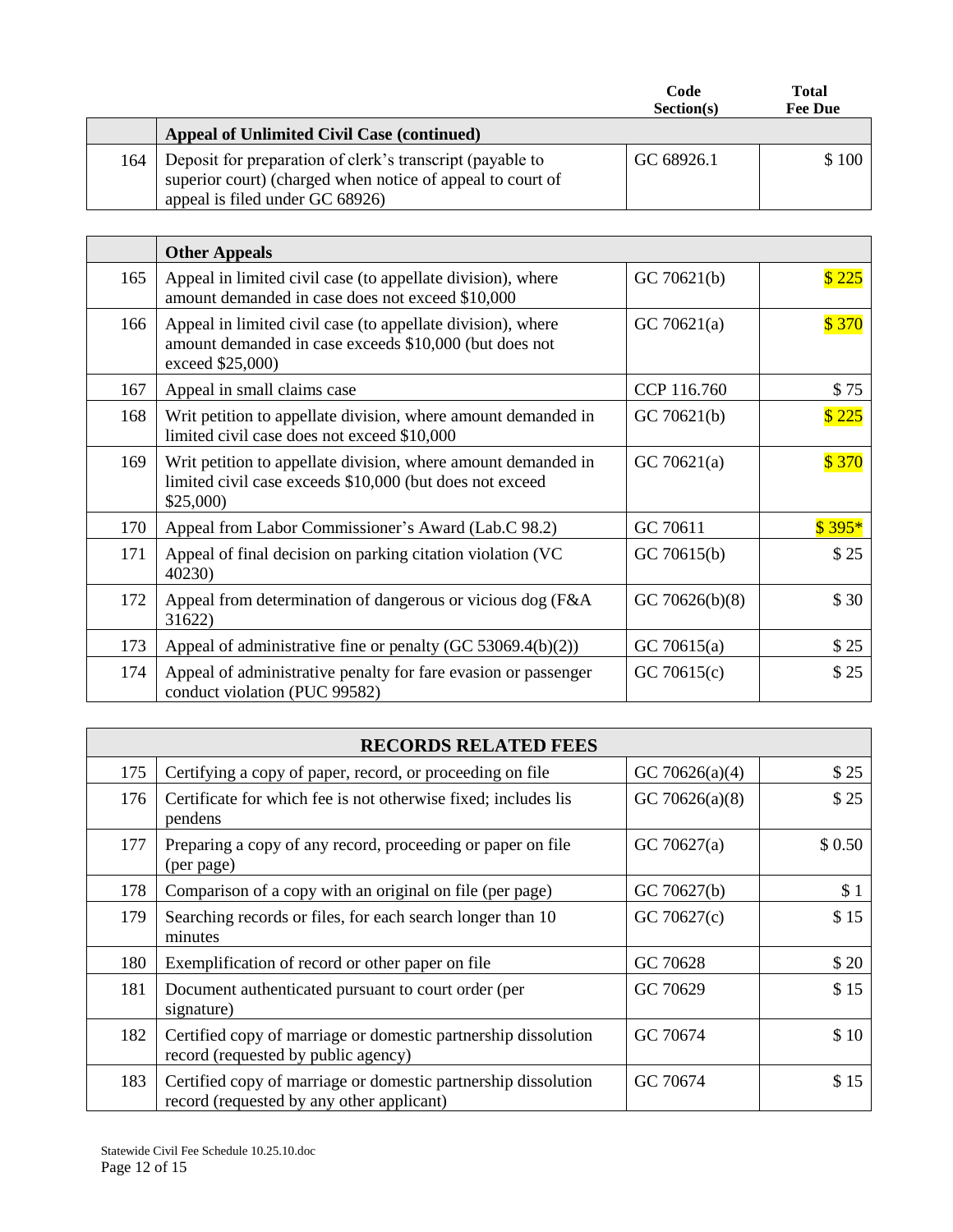|     |                                                                                                                                                                                                                                                                                                 | Code<br>Section(s)             | <b>Total</b><br><b>Fee Due</b> |
|-----|-------------------------------------------------------------------------------------------------------------------------------------------------------------------------------------------------------------------------------------------------------------------------------------------------|--------------------------------|--------------------------------|
|     | <b>RETURNED CHECKS AND INSUFFICIENT PAYMENTS</b>                                                                                                                                                                                                                                                |                                |                                |
| 184 | Administrative charge for a check that is returned without<br>payment. A filing paid with such a check will be void if not<br>paid, within 20 days of notification, in cash, by certified<br>check, or by other means specified by the court, but not by<br>traveler's check or personal check. | CCP 411.20 $(g)$ ,<br>GC 71386 | \$25                           |
| 185 | Administrative charge for processing a partial payment. A<br>first paper filing submitted with a check for an insufficient<br>amount will be void if the amount due is not paid within 20<br>days of notification.                                                                              | $CCP\,411.21(g)$               | \$25                           |

| <b>MISCELLANEOUS FEES</b> |                                                                                                                                                           |                     |                              |
|---------------------------|-----------------------------------------------------------------------------------------------------------------------------------------------------------|---------------------|------------------------------|
| 186                       | Administrative charge for collection of fees where fee waiver<br>was previously granted                                                                   | GC 68638(a)<br>(3)  | \$25                         |
| 187                       | Administrative charge for recovering, as part of judgment, fees<br>not paid by public entity under GC 6103                                                | GC 6103.5(d)        | No Fee                       |
| 188                       | Taking affidavit, except in criminal case or adoption<br>proceedings                                                                                      | GC 70626(a) $(5)$   | \$25                         |
| 189                       | Acknowledgment of deed or other instrument                                                                                                                | GC 70626(a)(6)      | \$25                         |
| 190                       | Recording or registering license or issuing certificate in<br>connection with a license, required by law, for which charge is<br>not otherwise prescribed | GC 70626(a) $(7)$   | \$25                         |
| 191                       | Filing affidavit of publication of notice of dissolution of<br>partnership                                                                                | GC 70626(b)(7)      | \$30                         |
| 192                       | Filing and indexing papers for which a charge is not provided<br>elsewhere                                                                                | GC 70626(b)<br>(10) | \$30                         |
| 193                       | Appearance by videoconferencing                                                                                                                           | GC 70630            | \$200 per HR/<br>1 Hour Min. |
| 194                       | Reasonable fee for service or product, not to exceed costs,<br>where no fee is otherwise provided for (Rule 10.815)                                       | GC 70631            | Varies                       |
| 195                       | Handling funds held in trust                                                                                                                              | GC 70632            | \$20                         |
| 196                       | Certificate of facts regarding unsatisfied judgment                                                                                                       | VC 16373            | \$15                         |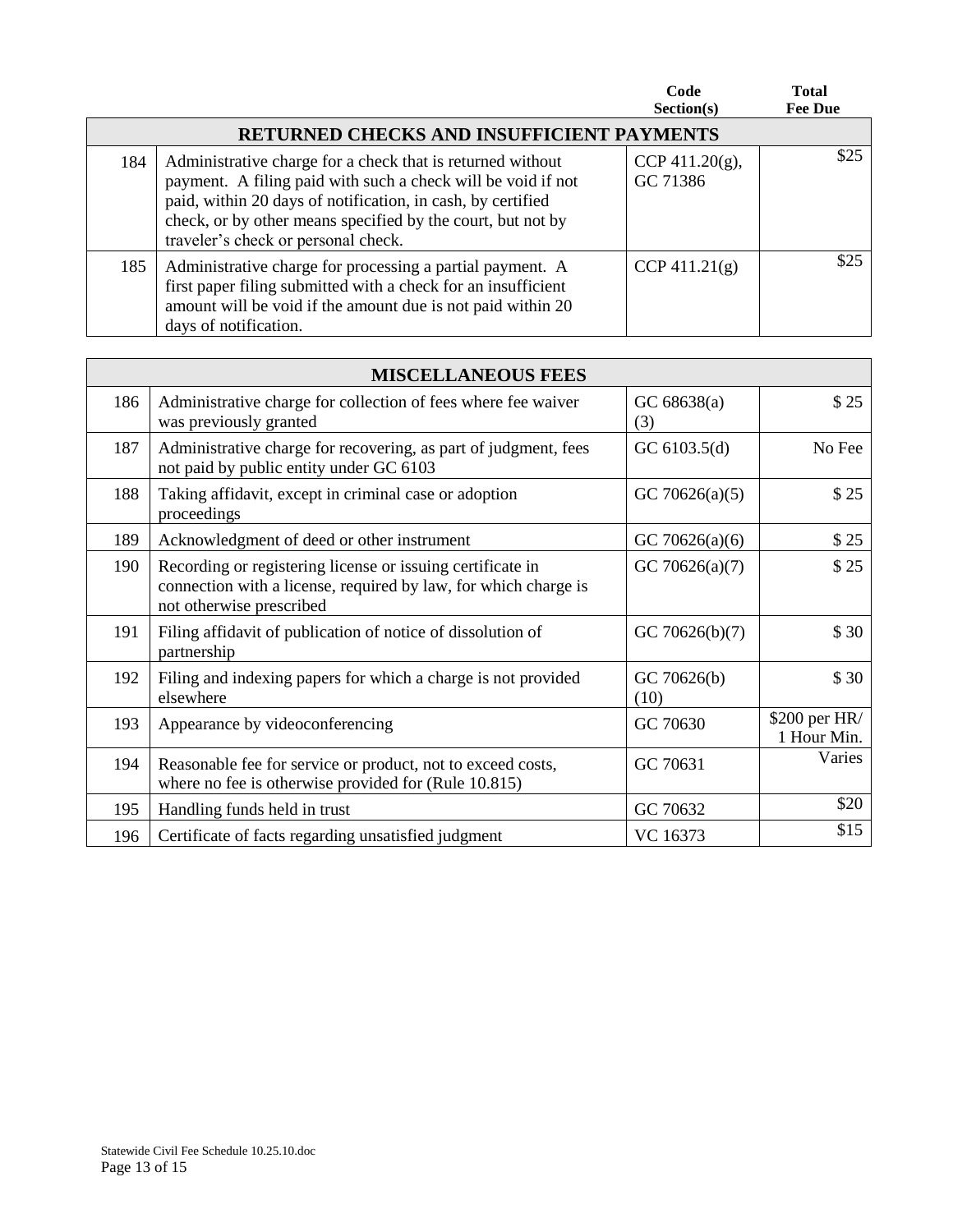|                                                                                 |                                                                              | <b>Limited civil cases</b>              | <b>Unlimited civil</b>             |                                                   |                                            |
|---------------------------------------------------------------------------------|------------------------------------------------------------------------------|-----------------------------------------|------------------------------------|---------------------------------------------------|--------------------------------------------|
|                                                                                 |                                                                              | <b>Limited civil</b><br>$\leq$ \$10,000 | <b>Limited civil</b><br>> \$10,000 | <b>Amendment</b> to<br>amount over<br>$$10,000^3$ | cases<br>( > \$25,000),<br>family, probate |
| Statewide uniform fee <sup>4</sup>                                              |                                                                              | \$225                                   | \$370                              | \$145                                             | \$395                                      |
| Normal distribution to State Court<br>Facilities Construction Fund <sup>5</sup> |                                                                              | \$20                                    | \$25                               | None                                              | \$35                                       |
| Riverside <sup>6</sup>                                                          | Local courthouse<br>construction surcharge                                   | \$50                                    | \$50                               | None                                              | \$50                                       |
|                                                                                 | <b>Distribution to SCFCF</b>                                                 | $\overline{\$0}$                        | $\overline{\$}\ 0$                 | None                                              | $\overline{\$0}$                           |
|                                                                                 | Total fee (with local<br>surcharge and offset<br>from SCFCF<br>distribution) | \$255                                   | \$395                              | \$140                                             | \$410                                      |
| San<br>Bernardino <sup>7</sup>                                                  | Local courthouse<br>construction surcharge                                   | \$35                                    | \$35                               | None                                              | \$35                                       |
|                                                                                 | <b>Distribution to SCFCF</b>                                                 | \$0                                     | \$0                                | None                                              | \$0                                        |
|                                                                                 | Total fee (with local<br>surcharge and offset<br>from SCFCF<br>distribution) | $\sqrt{3}$ 240                          | \$380                              | \$140                                             | \$395                                      |
| San<br>Francisco <sup>8</sup>                                                   | Local courthouse<br>construction surcharge                                   | \$10                                    | \$10                               | None                                              | \$50                                       |
|                                                                                 | <b>Distribution to SCFCF</b>                                                 | \$10                                    | \$15                               | None                                              | $\overline{\$0}$                           |
|                                                                                 | Total fee (with local<br>surcharge and offset<br>from SCFCF<br>distribution) | \$225                                   | \$370                              | \$145                                             | \$410                                      |

## **Appendix: First paper filing fees under the UCF in courts with local courthouse construction surcharges**

 $\overline{a}$ 

<sup>&</sup>lt;sup>3</sup> This column shows the fee under GC 70613.5 for a filing increasing the amount at issue in a limited civil case from \$10,000 or less to more than \$10,000.

<sup>&</sup>lt;sup>4</sup> These uniform filing fees apply to both first paper filings and response filings in limited, unlimited, family law and probate cases.

 $5$  Under the Uniform Civil Fee legislation, the standard distributions to the State Court Facilities Construction Fund are \$20, \$25 and \$35 depending on the level and type of filing. In Riverside, San Bernardino and San Francisco the distribution to the SCFCF is reduced to offset, to the extent possible, the local courthouse construction surcharge.

 $6$  In Riverside the maximum surcharge allowed by statute is \$50 under GC 70622. As of January 1, 2009, the surcharge is

<sup>\$50</sup> for all cases.<br><sup>7</sup> In San Bernardino the maximum surcharge allowed by statute is \$35, which is applied to all first paper filings.

<sup>(</sup>GC 70624.) 8 In San Francisco the maximum surcharge allowed by statute is \$50. \$10 is applied to limited civil cases and \$50 to other first paper filings. (GC 70625.)